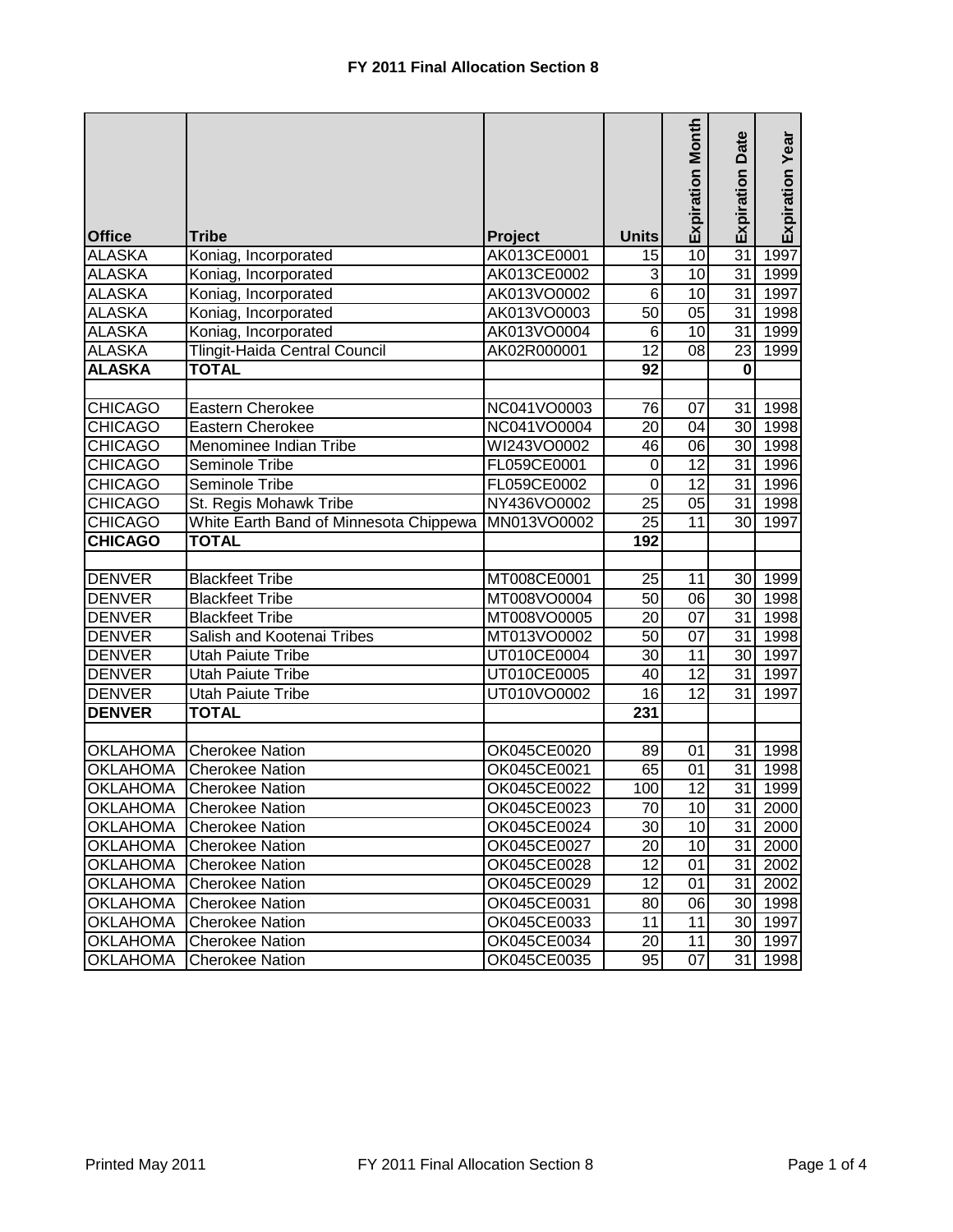|                 |                        |             |                 | <b>Expiration Month</b> | Date<br>Expiration | Expiration Year |
|-----------------|------------------------|-------------|-----------------|-------------------------|--------------------|-----------------|
| <b>Office</b>   | <b>Tribe</b>           | Project     | <b>Units</b>    |                         |                    |                 |
| <b>OKLAHOMA</b> | <b>Cherokee Nation</b> | OK045CE0036 | 28              | 10                      | $\overline{31}$    | 1998            |
| <b>OKLAHOMA</b> | <b>Cherokee Nation</b> | OK045CE0039 | 71              | 11                      | 30 <sub>l</sub>    | 1997            |
| <b>OKLAHOMA</b> | <b>Cherokee Nation</b> | OK045CE0041 | 34              | 04                      | 30 <sup>1</sup>    | 1998            |
| <b>OKLAHOMA</b> | <b>Cherokee Nation</b> | OK045CE0042 | 65              | 12                      | 31                 | 1997            |
| <b>OKLAHOMA</b> | <b>Cherokee Nation</b> | OK045CE0043 | 58              | 05                      | 31                 | 1998            |
| <b>OKLAHOMA</b> | <b>Cherokee Nation</b> | OK045CE0046 | 95              | 08                      | 31                 | 1998            |
| <b>OKLAHOMA</b> | <b>Cherokee Nation</b> | OK045CE0047 | 100             | 08                      | 31                 | 1998            |
| <b>OKLAHOMA</b> | <b>Cherokee Nation</b> | OK045VO0001 | 4               | 06                      | 30 <sup>1</sup>    | 1999            |
| <b>OKLAHOMA</b> | <b>Cherokee Nation</b> | OK045VO0002 | 29              | 12                      | 31                 | 1997            |
| <b>OKLAHOMA</b> | <b>Cherokee Nation</b> | OK045VO0003 | 11              | $\overline{12}$         | 31                 | 1997            |
| <b>OKLAHOMA</b> | <b>Cherokee Nation</b> | OK045VO0004 | 6               | 08                      | 31                 | 1998            |
| <b>OKLAHOMA</b> | <b>Cherokee Nation</b> | OK045VO0005 | 37              | 03                      | 31                 | 1998            |
| <b>OKLAHOMA</b> | <b>Cherokee Nation</b> | OK045VO0005 | $\overline{9}$  | 08                      | 31                 | 1998            |
| <b>OKLAHOMA</b> | <b>Cherokee Nation</b> | OK045VO0006 | 35              | 09                      | 30 <sub>1</sub>    | 2000            |
| <b>OKLAHOMA</b> | <b>Cherokee Nation</b> | OK045VO0007 | $\overline{35}$ | 08                      | 31                 | 1998            |
| <b>OKLAHOMA</b> | <b>Cherokee Nation</b> | OK045VO0007 | $\overline{42}$ | 09                      | 30                 | 2000            |
| <b>OKLAHOMA</b> | <b>Cherokee Nation</b> | OK045VO0009 | 6               | 11                      | 30                 | 1997            |
| <b>OKLAHOMA</b> | <b>Cherokee Nation</b> | OK045VO0010 | $\overline{6}$  | 11                      | 30                 | 1997            |
| <b>OKLAHOMA</b> | <b>Cherokee Nation</b> | OK045VO0011 | 48              | 8                       | 30 <sub>1</sub>    | 1998            |
| <b>OKLAHOMA</b> | <b>Cherokee Nation</b> | OK045VO0012 | 14              | 10                      | 31                 | 1998            |
| <b>OKLAHOMA</b> | <b>Cherokee Nation</b> | OK045VO0013 | $\overline{5}$  | $\overline{10}$         | 31                 | 1998            |
| <b>OKLAHOMA</b> | <b>Cherokee Nation</b> | OK045VO0014 | 46              | 12                      | 31                 | 1999            |
| <b>OKLAHOMA</b> | <b>Cherokee Nation</b> | OK045VO0015 | 10              | 12                      | 31                 | 1999            |
| <b>OKLAHOMA</b> | <b>Cherokee Nation</b> | OK045VO0016 | 13              | 12                      | 31                 | 1999            |
| <b>OKLAHOMA</b> | <b>Cherokee Nation</b> | OK045VO0018 | 30              | 08                      | 31                 | 1998            |
| <b>OKLAHOMA</b> | Cherokee Nation        | OK045VO0048 | 30              | 10                      | 31                 | 1998            |
| <b>OKLAHOMA</b> | Chickasaw              | OK047CE0021 | 12              | 01                      | 31                 | 2002            |
| <b>OKLAHOMA</b> | Chickasaw              | OK047CE0022 | 12              | 01                      | 31                 | 2002            |
| <b>OKLAHOMA</b> | Chickasaw              | OK047CE0023 | 21              | 01                      | 31                 | 2003            |
| <b>OKLAHOMA</b> | Chickasaw              | OK047CE0026 | 20              | 12                      | $\overline{31}$    | 1997            |
| <b>OKLAHOMA</b> | Chickasaw              | OK047CE0031 | 5               | 11                      |                    | 30 1997         |
| <b>OKLAHOMA</b> | Chickasaw              | OK047CE0033 | 82              | 10                      | 31                 | 1997            |
| <b>OKLAHOMA</b> | Chickasaw              | OK047CE0034 | 48              | 06                      |                    | 30 1998         |
| <b>OKLAHOMA</b> | Chickasaw              | OK047CE0035 | 129             | 08                      | 31                 | 1998            |
| <b>OKLAHOMA</b> | Chickasaw              | OK047CE0036 | 15              | 08                      | 31                 | 1998            |
| <b>OKLAHOMA</b> | Chickasaw              | OK047CE0037 | 40              | 12                      | 31                 | 1997            |
| <b>OKLAHOMA</b> | Chickasaw              | OK047CE0039 | 4               | 08                      | 31                 | 1998            |
| <b>OKLAHOMA</b> | Chickasaw              | OK047VO0008 | 7               | 12                      | 31                 | 1997            |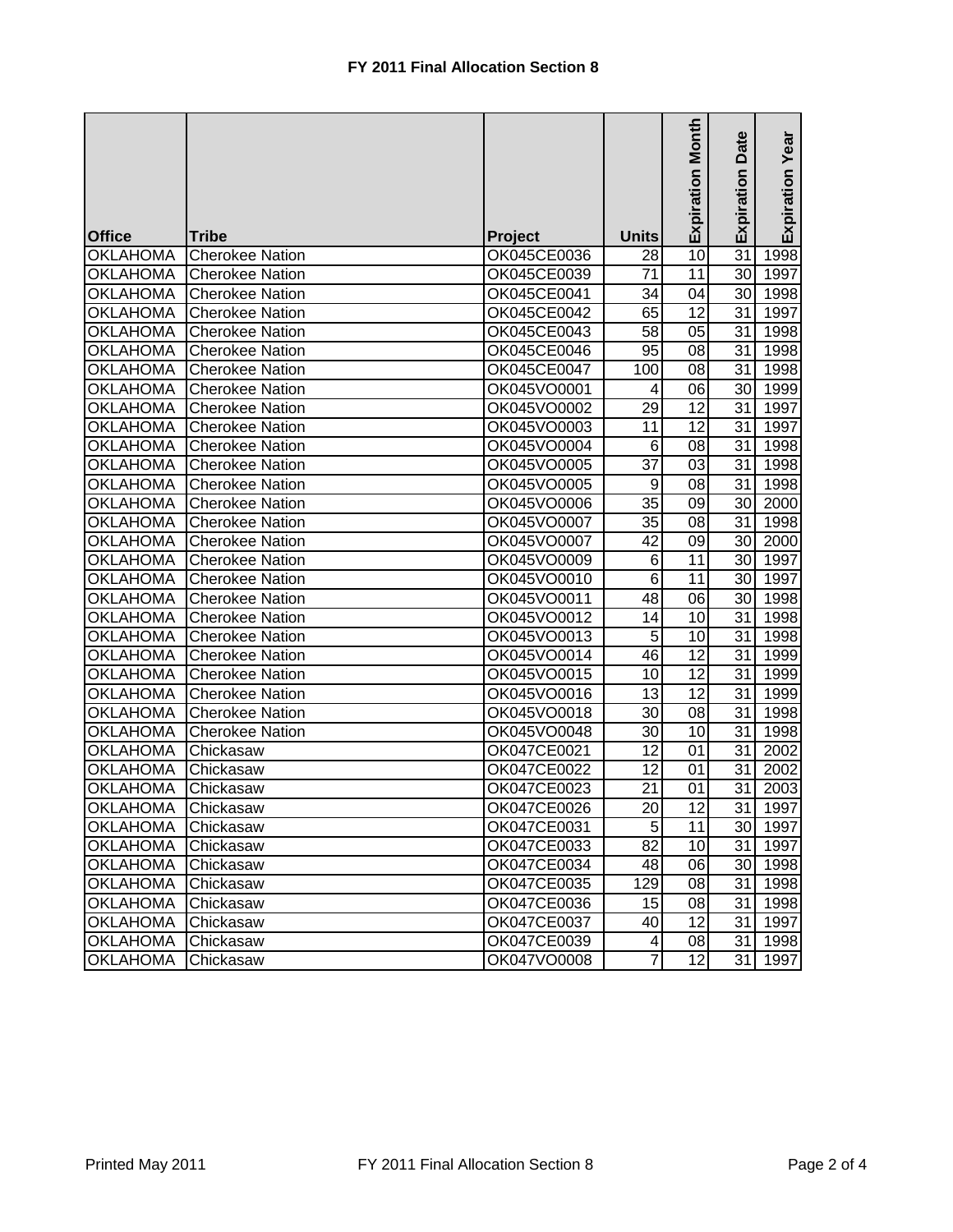|                 |                                   |                |                 | <b>Expiration Month</b> | Date<br>Expiration | Expiration Year |
|-----------------|-----------------------------------|----------------|-----------------|-------------------------|--------------------|-----------------|
| <b>Office</b>   | <b>Tribe</b>                      | <b>Project</b> | <b>Units</b>    |                         |                    |                 |
| <b>OKLAHOMA</b> | Chickasaw                         | OK047VO0009    | 7               | $\overline{12}$         | $\overline{31}$    | 1997            |
| <b>OKLAHOMA</b> | Chickasaw                         | OK047VO0010    | 6               | 12                      | 31                 | 1997            |
| <b>OKLAHOMA</b> | Chickasaw                         | OK047VO0011    | 20              | 02                      | 28                 | 1998            |
| <b>OKLAHOMA</b> | Chickasaw                         | OK047VO0012    | $\overline{5}$  | 11                      | 30 <sub>l</sub>    | 1997            |
| <b>OKLAHOMA</b> | Chickasaw                         | OK047VO0013    | 4               | 11                      | 30 <sub>l</sub>    | 1997            |
| <b>OKLAHOMA</b> | Chickasaw                         | OK047VO0014    | 4               | 11                      | 30 <sub>l</sub>    | 1997            |
| <b>OKLAHOMA</b> | Chickasaw                         | OK047VO0015    | 3               | $\overline{11}$         | 30 <sub>l</sub>    | 1997            |
| <b>OKLAHOMA</b> | Chickasaw                         | OK047VO0016    | $\overline{5}$  | 11                      | 30 <sub>0</sub>    | 1997            |
| <b>OKLAHOMA</b> | Chickasaw                         | OK047VO0017    | 63              | 06                      | 30                 | 1998            |
| <b>OKLAHOMA</b> | Chickasaw                         | OK047VO0018    | 60              | 06                      | 30                 | 1998            |
| <b>OKLAHOMA</b> | <b>Choctaw Nation</b>             | OK049CE0006    | 25              | 08                      | 31                 | 1998            |
| <b>OKLAHOMA</b> | <b>Choctaw Nation</b>             | OK049CE0009    | 14              | 02                      | 28                 | 2002            |
| <b>OKLAHOMA</b> | <b>Choctaw Nation</b>             | OK049CE0010    | 10              | $\overline{02}$         | 28                 | 2002            |
| <b>OKLAHOMA</b> | <b>Choctaw Nation</b>             | OK049CE0011    | 96              | 11                      | 30 <sub>0</sub>    | 1997            |
| <b>OKLAHOMA</b> | <b>Choctaw Nation</b>             | OK049CE0012    | 168             | 09                      | 30                 | 1998            |
| <b>OKLAHOMA</b> | <b>Choctaw Nation</b>             | OK049V00010    | 61              | 06                      | 30                 | 1998            |
| <b>OKLAHOMA</b> | <b>Choctaw Nation</b>             | OK049VO0006    | 10              | 11                      | 30                 | 1997            |
| <b>OKLAHOMA</b> | <b>Choctaw Nation</b>             | OK049VO0007    | 20              | 11                      | 30                 | 1997            |
| <b>OKLAHOMA</b> | <b>Choctaw Nation</b>             | OK049VO0008    | 10              | $\overline{11}$         | 30                 | 1997            |
| <b>OKLAHOMA</b> | <b>Choctaw Nation</b>             | OK049VO0009    | 25              | 02                      | 28                 | 1998            |
| <b>OKLAHOMA</b> | Peoria Tribe                      | OK143CE0003    | 20              | 09                      | 30                 | 1998            |
| <b>OKLAHOMA</b> | Peoria Tribe                      | OK143CE0004    | 30              | 09                      | 30                 | 1998            |
| <b>OKLAHOMA</b> | Peoria Tribe                      | OK143VO0001    | 10              | 06                      | 30                 | 1998            |
| <b>OKLAHOMA</b> | Seminole Nation                   | OK093CE0002    | 150             | 09                      | 30 <sub>l</sub>    | 1998            |
| <b>OKLAHOMA</b> | <b>TOTAL</b>                      |                | 2,692           |                         |                    |                 |
|                 |                                   |                |                 |                         |                    |                 |
| PHOENIX         | Karuk                             | CA134VO0001    | 12              | 08                      | 31                 | 1997            |
| <b>PHOENIX</b>  | Navajo Nation                     | AZ012VO0003    | 9               | 02                      | 28                 | 1997            |
| <b>PHOENIX</b>  | Navajo Nation                     | AZ012VO0006    | 50              | 08                      | 31                 | 1998            |
| <b>PHOENIX</b>  | Navajo Nation                     | AZ012VO0007    | 17              | 01                      | 31                 | 2000            |
| <b>PHOENIX</b>  | <b>TOTAL</b>                      |                | 88              |                         |                    |                 |
|                 |                                   |                |                 |                         |                    |                 |
| <b>SEATTLE</b>  | Coos Bay Confederated Tribes      | OR036VO0001    | 30              | 09                      |                    | 30 1998         |
| <b>SEATTLE</b>  | Coquille Indian Tribe             | OR038CE0001    | 19              | 02                      |                    | 28 1999         |
| <b>SEATTLE</b>  | Klamath Indian Tribe              | OR037CE0001    | 50              | 03                      |                    | 31 1998         |
| <b>SEATTLE</b>  | Sauk-Suiattle Indian Tribe        | WA062VO0005    | 24              | 07                      | 31                 | 1998            |
| <b>SEATTLE</b>  | <b>Siletz Confederated Tribes</b> | OR035CE0001    | 25              | 11                      |                    | 30 1999         |
| <b>SEATTLE</b>  | <b>Siletz Confederated Tribes</b> | OR035VO0001    | $\overline{25}$ | 12                      |                    | 31 1997         |
| <b>SEATTLE</b>  | <b>Siletz Confederated Tribes</b> | OR035VO0002    | $\overline{25}$ | 09                      |                    | 30 1998         |
| <b>SEATTLE</b>  | <b>Upper Skagit Tribe</b>         | WA062VO0003    | 13              | 02                      |                    | 28 1998         |
| <b>SEATTLE</b>  | <b>Upper Skagit Tribe</b>         | WA062VO0004    | $\overline{5}$  | 06                      |                    | 30 1998         |
| <b>SEATTLE</b>  | <b>Upper Skagit Tribe</b>         | WA062VO0005    | $\overline{16}$ | 07                      | 31                 | 1998            |
| <b>SEATTLE</b>  | <b>Upper Skagit Tribe</b>         | WA062VO0006    | 75              | 06                      | 30 <sup>1</sup>    | 1998            |
| <b>SEATTLE</b>  | <b>TOTAL</b>                      |                | 307             |                         |                    |                 |
|                 |                                   |                |                 |                         |                    |                 |